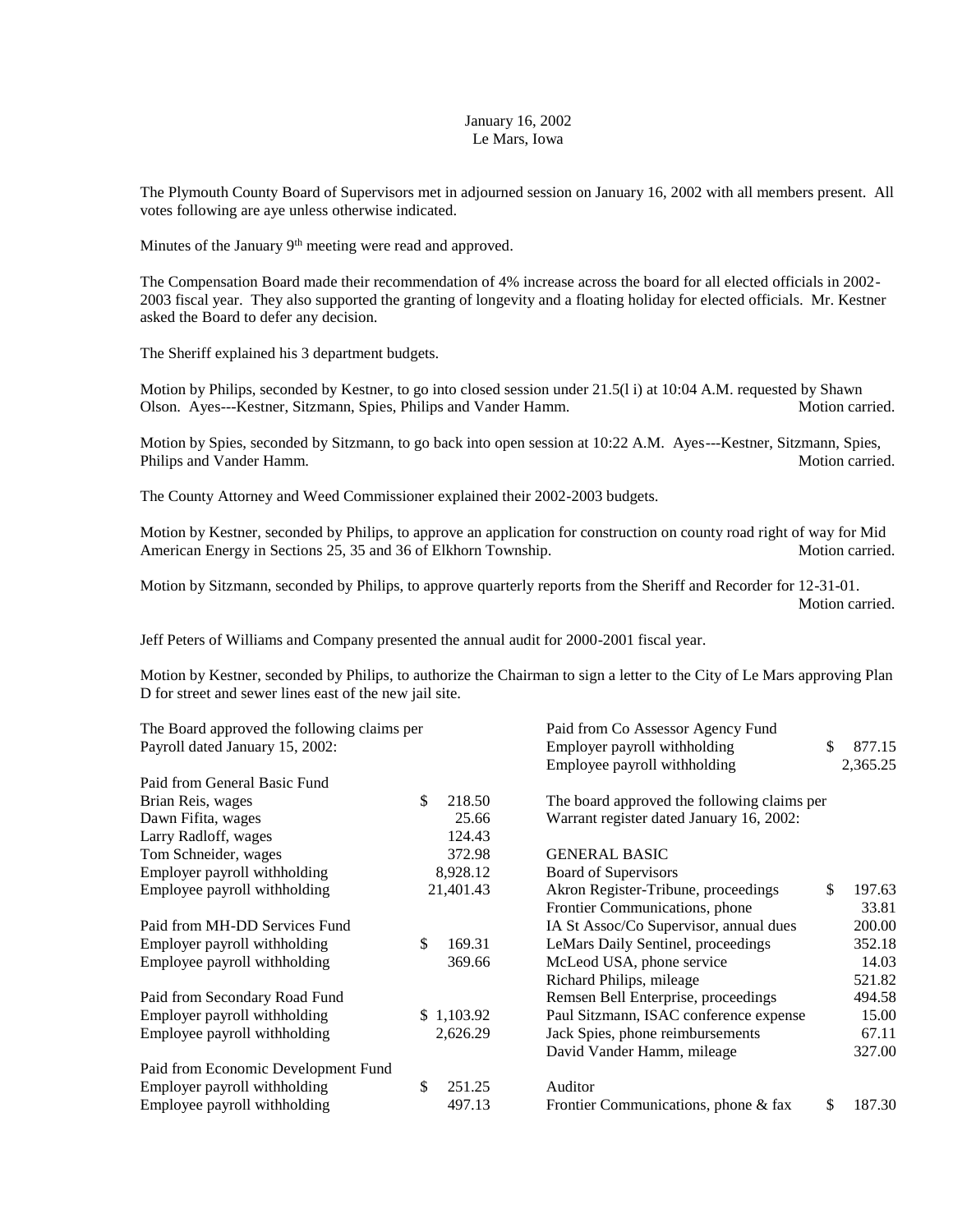| Iowa Sec/State, voter registration updates<br>McLeod USA, phone service<br>Verizon Wireless, phone service | \$<br>500.00<br>22.80<br>24.01 | Red's Printing, winter newsletter printing<br>Brian Reis, meeting expense<br>Dennis Sohl, meeting expense | \$<br>170.30<br>10.00<br>14.96 |
|------------------------------------------------------------------------------------------------------------|--------------------------------|-----------------------------------------------------------------------------------------------------------|--------------------------------|
|                                                                                                            |                                | Standard Office, office supplies                                                                          | 44.77                          |
| Treasurer                                                                                                  |                                | Triple T Enterprise, code handbook                                                                        | 57.75                          |
| Allied Document Solutions, renewals, post \$                                                               | 542.91                         | Verizon Wireless, cell phones                                                                             | 68.98                          |
| Lason Inc, data maintenance storage                                                                        | 50.00                          | Vern Anderson, cutting edge                                                                               | 203.24                         |
| McLeod USA, phone service                                                                                  | 33.63                          | Wagner Auto, stop lamp bulb                                                                               | 1.84                           |
| Standard Office, office supplies                                                                           | 170.14                         |                                                                                                           |                                |
|                                                                                                            |                                | <b>Human Services</b>                                                                                     |                                |
| <b>County Attorney</b>                                                                                     |                                | Arch Paging, paging service                                                                               | \$<br>18.30                    |
| Frontier Communications, phone service                                                                     | \$<br>166.23                   |                                                                                                           |                                |
| Kara Harpenau, videotapes                                                                                  | 7.07                           | Culligan, water system                                                                                    | 77.00                          |
| Matthew Bender & Co, updates                                                                               | 447.30                         | Linda DeLair, cleaning services                                                                           | 160.00                         |
| McLeod USA, phone service                                                                                  | 59.53                          | Meritus Communications, phone service                                                                     | 623.09                         |
| Seasons Center, court preparation                                                                          | 228.00                         | Family Pharmacy, general relief                                                                           | 17.02                          |
| Standard Office, office supplies                                                                           | 28.51                          | Iowa Office Supply, office supplies                                                                       | 85.61                          |
| Verizon Wireless, cell phone                                                                               | 67.93                          | Mid American Energy, gas & electric                                                                       | 329.11                         |
|                                                                                                            |                                | ODR/Red Book, reference books                                                                             | 79.90                          |
| Sheriff                                                                                                    |                                | Standard Office, office supplies                                                                          | 283.29                         |
| Amoco Oil, fuel                                                                                            | \$<br>78.49                    | U.S. Cellular, cell phones                                                                                | 37.56                          |
| C.A. Bartolozzi, investigation expense                                                                     | 31.50                          | U.S. Postal Service, postage                                                                              | 375.00                         |
| Branum OiI, fuel & service                                                                                 | 274.95                         | Wal-Mart, custodial supplies                                                                              | 50.26                          |
| Car-Go-Express, fuel                                                                                       | 19.30                          |                                                                                                           |                                |
| Embassy Suites, winter school expense                                                                      | 100.58                         | <b>Medical Examiner</b>                                                                                   |                                |
| Farmers Coop, fuel                                                                                         | 257.02                         | Pathology Medical, autopsy expense                                                                        | \$1,668.37                     |
| Fuel'n'More, fuel                                                                                          | 775.35                         |                                                                                                           |                                |
| LeMars Veterinary Clinic, dogs                                                                             | 192.00                         | <b>Correctional Services</b>                                                                              |                                |
| M & D Inc, fuel                                                                                            | 122.73                         | Bob Barker Co, jail supplies                                                                              | \$<br>31.75                    |
| Mike's Inc, fuel                                                                                           | 88.79                          | Culligan, jail water supplies                                                                             | 140.00                         |
| Motorola Inc, service contract                                                                             | 665.70                         | Fareway, supplies & provisions                                                                            | 38.60                          |
| MPH Industries, radar equipment                                                                            | 1,768.00                       | Hy Vee, jail provisions                                                                                   | 232.00                         |
| Sioux Sales Company, clothing & equip                                                                      | 32.95                          | MidAmerican Energy, jail utilities                                                                        | 435.30                         |
| Susemihl's Uptown, service & fuel                                                                          | 140.55                         |                                                                                                           |                                |
|                                                                                                            |                                | <b>District Court</b>                                                                                     |                                |
| Recorder                                                                                                   |                                | Buena Vista Sheriff, sheriff's fees                                                                       | \$<br>16.50                    |
|                                                                                                            | \$                             | Ply Co Sheriff, room & board fees                                                                         |                                |
| Des Moines Stamp, office supplies                                                                          | 31.00<br>22.26                 |                                                                                                           | 2,910.00                       |
| McLeod USA, phone service                                                                                  |                                | Sioux Co Sheriff, sheriff's fees                                                                          | 21.00                          |
|                                                                                                            |                                | West Group Payment Ctr, library updates                                                                   | 556.75                         |
| <b>Veterans Affairs</b>                                                                                    |                                |                                                                                                           |                                |
| Frontier Communications, phone service                                                                     | \$<br>64.61<br>4.25            | Communications                                                                                            | \$                             |
| McLeod USA, phone service                                                                                  |                                | City Directory, office supplies                                                                           | 181.00                         |
| Standard Office, office supplies                                                                           | 7.53                           | Verizon Wireless, cell phone service                                                                      | 172.01                         |
|                                                                                                            |                                |                                                                                                           |                                |
| <b>Conservation Board</b>                                                                                  |                                | Courthouse                                                                                                |                                |
| Auto Pride Car Wash, vehicle wash                                                                          | \$<br>4.56                     | Aramark, mats                                                                                             | \$<br>275.19                   |
| Bak Equipment, F2400 repairs                                                                               | 517.18                         | Culligan, water system                                                                                    | 125.00                         |
| Bomgaars, supplies, paint                                                                                  | 108.83                         | Frontier Communications, phone, fax serv                                                                  | 97.36                          |
| Branum Oil, brake replacement, service                                                                     | 103.75                         | Hardware Hank, bldg repair materials                                                                      | 113.99                         |
| Central IA Dist, replacement containers                                                                    | 620.00                         | Klass Stoos, collective bargaining exp                                                                    | 2,103.05                       |
| Jackson Pumping, station pumping                                                                           | 75.00                          | LeMars, City of, water & sewer                                                                            | 91.65                          |
| LeMars Veterinary Clinic, elk testing                                                                      | 239.00                         | Life Skills, cleaning services                                                                            | 660.16                         |
| Menards, plumbing supplies                                                                                 | 49.55                          | McLeod USA, phone service                                                                                 | 21.28                          |
| Midwest Equipment, chainsaw parts                                                                          | 78.00                          | MidAmerican, gas & electric                                                                               | 1,718.59                       |
| Northern Iowa Telephone, phone service                                                                     | 113.50                         |                                                                                                           |                                |
| Orange City Sanitation, garbage pick-up                                                                    | 57.20                          | Juvenile Probation                                                                                        |                                |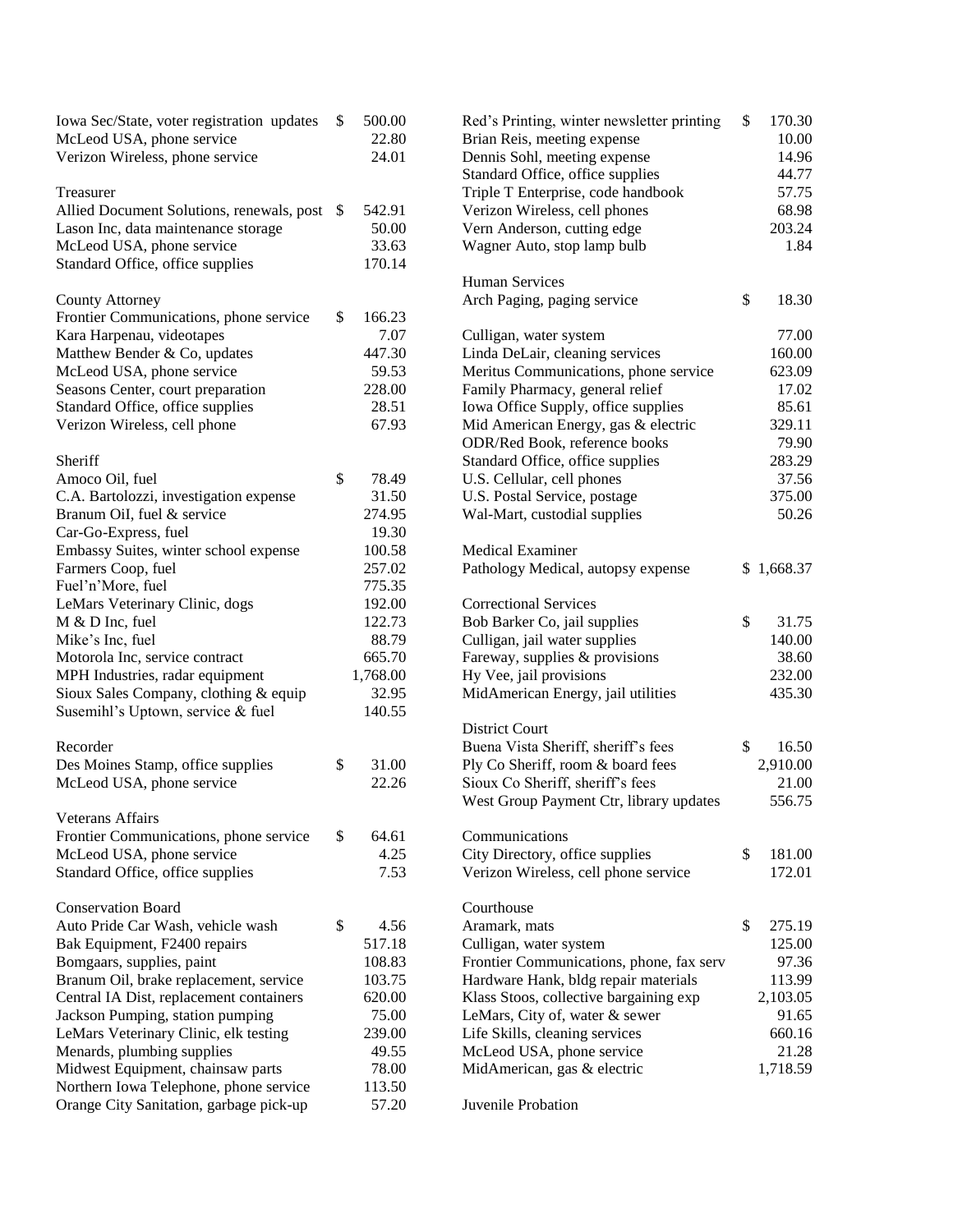| Crittenton Center, shelter care                     | \$1,259.32   | Aramark, sundry                                                             | 200.78         |
|-----------------------------------------------------|--------------|-----------------------------------------------------------------------------|----------------|
| Sioux County Sheriff, sheriff's fees                | \$<br>25.95  | Barwick, parts                                                              | \$<br>5.08     |
| Youth Emergency Services, shelter care              | 1,075.00     | Bauer Built, tires & tubes                                                  | 8,250.00       |
|                                                     |              | Branum Oil, diesel fuel                                                     | 445.93         |
| Nondepartmental                                     |              | Charlie's Repair, diesel fuel                                               | 876.25         |
| C.A. Bartolozzi, ins reimb                          | \$<br>174.95 | Craig Christman, mileage                                                    | 41.72          |
| Larry Bohnenkamp, ins reimb                         | 15.00        | Cooperative Gas/Oil, tires & tubes                                          | 425.00         |
| Barbara Braun, ins reimb                            | 67.09        | City of Craig, sundry                                                       | 420.00         |
| Kris Callahan, ins reimb                            | 10.00        | Farmers Coop, diesel fuel                                                   | 1,862.44       |
| Betsy Chilton, ins reimb                            | 20.00        | Frontier Communications, sundry                                             | 75.47          |
| Craig Christman, ins reimb                          | 63.80        | Great Plains, parts                                                         | 139.33         |
| Judith DeBoer, ins reimb                            | 88.04        | Hardware Hank, buildings, miscellaneous                                     | 30.50          |
| Paul Galles, ins reimb                              | 23.90        | Heartland Car Care, tires & tubes                                           | 30.90          |
| Ina Gatts, ins reimb                                | 51.03        | Higman Sand/Gravel, materials                                               | 10.01          |
| Linda Gaumnitz, ins reimb                           | 124.27       | Iowa-Illinois Safety, meals & lodging                                       | 95.00          |
| Jerry Gloden, ins reimb                             | 151.83       | J-W Tank Line, diesel fuel                                                  | 457.86         |
| Rick Groetken, ins reimb                            | 32.60        | Kingsley Building Ctr, paint                                                | 12.82          |
| Richard Husman, ins reimb                           | 165.44       | Kingsley, City of, sundry                                                   | 9.00           |
| Tamara Jorgensen, ins reimb                         | 79.60        | Kooiker, bridges                                                            | 933.00         |
| Jeffrey Kramer, ins reimb                           | 74.20        | LeMars Ford-Mercury, parts                                                  | 3.62           |
| Terry Marienau, ins reimb                           | 89.28        | MidAmerican, sundry                                                         | 897.97         |
| Richard Milne, ins reimb                            | 27.60        | Mike's Inc, diesel fuel, gasoline                                           | 944.64         |
| Sharon Nieman, ins reimb                            | 57.43        | Richard Milne, meals & lodging                                              | 10.66          |
| Jill Renken, ins reimb                              | 7.60         | Motor Inn, outside service, parts                                           | 175.28         |
| Ron Shuff, ins reimb                                | 83.69        | Northern Iowa Telephone, sundry                                             | 52.50          |
| Jack Spies, ins reimb                               | 10.12        | Parsons Equipment, parts                                                    | 78.52          |
|                                                     |              | Plymouth Plbg & Htg, buildings                                              | 3.95           |
| MH-DD SERVICES FUND                                 |              | Power Plan Swaney-Murphy, parts                                             | 2,727.78       |
| Mental Health Administrator                         |              | Remsen Hardware, tools, parts, safety                                       | 37.32          |
| Hope Haven, services for 12/01                      | \$5,785.05   | Remsen Lumber, miscellaneous                                                | 1.43           |
| Lyon Co Sheriff, mileage for committal              | 192.50       | Remsen Municipal Utilities, sundry                                          | 412.80         |
| Mid-Step Services, workshop for 12/01               | 792.28       | Rolling Oil, diesel fuel                                                    | 1,870.57       |
| Sharon Nieman, cell phone, mileage                  | 41.00        | Share Corp, miscellaneous                                                   | 131.76         |
|                                                     | 8,723.03     | Sheveland's Welding, welding supplies                                       | 14.00          |
| Plains Area Mental Hlth, serv, pre-screen           |              |                                                                             | 63.00          |
| Village NW Unlimited, services for 12/01            | 1,596.56     | Siouxland Propane, buildings<br><b>Stamp Fulfillment Services, supplies</b> | 769.20         |
| RURAL SERVICES BASIC FUND                           |              | <b>Standard Bearings, parts</b>                                             | 34.02          |
|                                                     |              | Standard Office, supplies                                                   |                |
| Sanitarian                                          | 190.00<br>\$ | Luke Steeg, 1/5/02, 12/29/01                                                | 30.14<br>45.00 |
| Cherry Cliff, well closing                          | 185.00       |                                                                             |                |
| Nick Loutsch, well closing                          |              | Steffen, paint, parts                                                       | 1,620.16       |
| McLeod USA, phone service                           | 8.27         | Nathan Summerside, meals & lodging                                          | 12.17          |
| Wayne Pfaffle, well closing (2 wells)               | 294.72       | Transit Works, supplies                                                     | 520.00         |
| Steve Plathe, well closing                          | 192.15       | Vander Meer, meals & lodging                                                | 31.50          |
| Bill Tentinger, well closings (2 wells)             | 325.00       | Verizon Wireless, sundry                                                    | 78.03          |
|                                                     |              | Wagner, batteries, parts                                                    | 381.93         |
| Zoning                                              |              | West Iowa Telephone, sundry                                                 | 19.54          |
| Frontier Communications, phone service              | \$<br>65.73  | Wigman Company, buildings                                                   | 2,655.75       |
| McLeod USA, phone service                           | 4.32         | Ziegler Inc, paint, parts                                                   | 1,470.39       |
|                                                     |              | 3M Pan7597, signs                                                           | 450.00         |
| Nondepartmental                                     |              |                                                                             |                |
| Ply Co Solid Waste, 3 <sup>rd</sup> qrtr assessment | \$26,091.76  | EMERGENCY MEDICAL SERVICE FUND                                              |                |
|                                                     |              | Nondepartmental                                                             |                |
| SECONDARY ROAD FUND                                 |              | Ply Co EMS, draw of training funds                                          | \$9,596.00     |
| <b>County Engineer</b>                              |              |                                                                             |                |
| City of Akron, sundry                               | \$<br>59.49  | ECONOMIC DEVELOPMENT FUND                                                   |                |
| Amoco Oil, gasoline                                 | 10.00        | Economic Development                                                        |                |